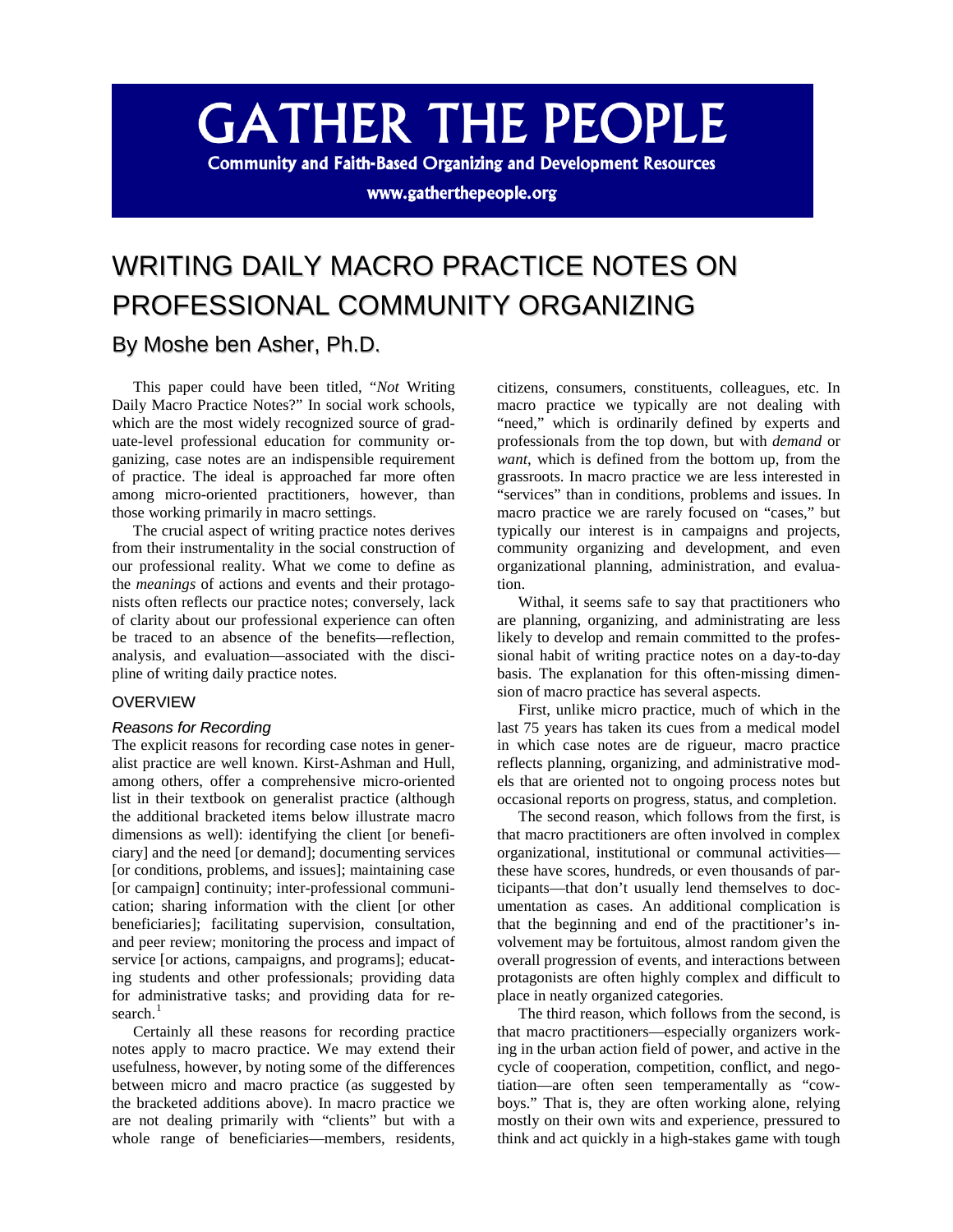players who are out to win at all costs. Under the circumstances, many would argue that they have neither the resources nor compelling reasons to take the time needed to write daily practice notes.

#### *Categories of Benefits*

There are two broad categories of benefits to be gained from writing daily practice notes. The first category includes the benefits of disciplined reflection, systematic thinking, and strategic planning. In effect, the mental process of creating a written record of our work—prior to the actual writing of the record produces substantial benefits. To fully understand this first category of benefits, we need to have a clear understanding of the theories, principles and practical guides that inform the recording of our work experience—and we'll consider them momentarily. The second category of benefits derives from the existence of the written record.

Withal, macro practitioners stand to gain equal or greater benefits from consistently and systematically writing practice notes that are equal professionally to those of their micro counterparts. Consider the following:

- Daily practice notes significantly increase the potential benefits of supervision and training by giving senior staff an ongoing picture of the organizer's day-to-day work experience.
- Practice notes, because they provide an extended overview of one's professional experience, usually much more than any person can consciously keep in mind, offer a functional, sometimes indispensable tool for developing macro strategy and tactics.
- Practice notes provide an important aid to memory, particularly in situations where there has been a hiatus of involvement by the organizer, which is not at all uncommon when moving from one project, campaign, organization, neighborhood, or community to another.
- Practice notes can be useful in developing funding proposals and grant applications when they make it possible to incorporate dynamic narrative, trenchant insights and quotations, and otherwise hard-tocome-by statistics.
- Practice notes can form the basis for justifying the allocation or expenditure of additional resources in the course of annual budgeting.
- Practice notes can be exceptionally informative sources in the development of training and education materials for staff.

But let's return to that first category of benefits those that derive from the process required to create the notes. To shed light on that process, we have to answer two questions: What taxonomy do we use to organize the information that we record? And what information, specifically, do we record about our daily practice?

In the planner's world, practice notes are likely to be organized along project lines; they would be divided by project designations. Administrators are likely to arrange their notes according to organizational units (e.g., teams, divisions, and departments) or functional areas of authority (e.g., recruiting, training, supervision, or fundraising). Organizers, however, are much more likely to arrange their notes by issue, campaign, constituency, neighborhood, congregation, or community.

The more difficult question is *what* to record. Another way to approach this question is to ask, what are the theories, principles, and practice guides that inform our work as organizers?

#### *Theoretical Foundations*

For many years my work has benefited from a unified practice theory that integrates archetypal theories of social learning, social exchange, social construction of reality, and social development. Each of these theories offers a basis for understanding, predicting, and initiating action. They serve to sensitize one to the potentially most important facets of practice. (For more detail: http://www.gatherthepeople.org/Downloads/CO\_THE ORY.pdf.)

*Social learning theory* identifies prior cues, cognition, and rewarding and punishing consequences as the most observable and measurable correlates of human behavior. Learning theory recognizes the powerful operation of these behavioral contingencies in models. The models may not only be for individual or group behavior but also organizational structure, processes, and instrumental objectives. The models may apply to micro behavior, for instance motivating people to pitch in on a project by personally serving as a model; mezzo, for example using a role-play to illustrate negotiation techniques; or macro, such as proposing a multistate chapter development plan. Needless to say, our daily notes should explicate the significant contingencies and the instances of modeling, plus their consequences, which we observe in practice.

*Exchange theory* helps organizers identify and influence accumulations and flows of resources more effectively. Exchange contingencies are especially helpful in pinpointing conditions of power, declining marginal utility, [2](#page-8-1) and distributive injustice. So, of course, our practice notes should, whenever possible, identify the operation of these contingencies.

*Social construction of reality theory* guides the organizer's role in facilitating understanding of reality as an ideologically biased social construction, and orchestrating the development of new ideological realities that serve the broad public interest in contrast to those dominated by elites and their special interests. Theory-based guides to practice include keeping track of and retelling organizational history; identifying potential causes of important events and outcomes, and focusing on those that provide the most organiza-tional mileage<sup>[3](#page-8-2)</sup>; mediating the post-action consensual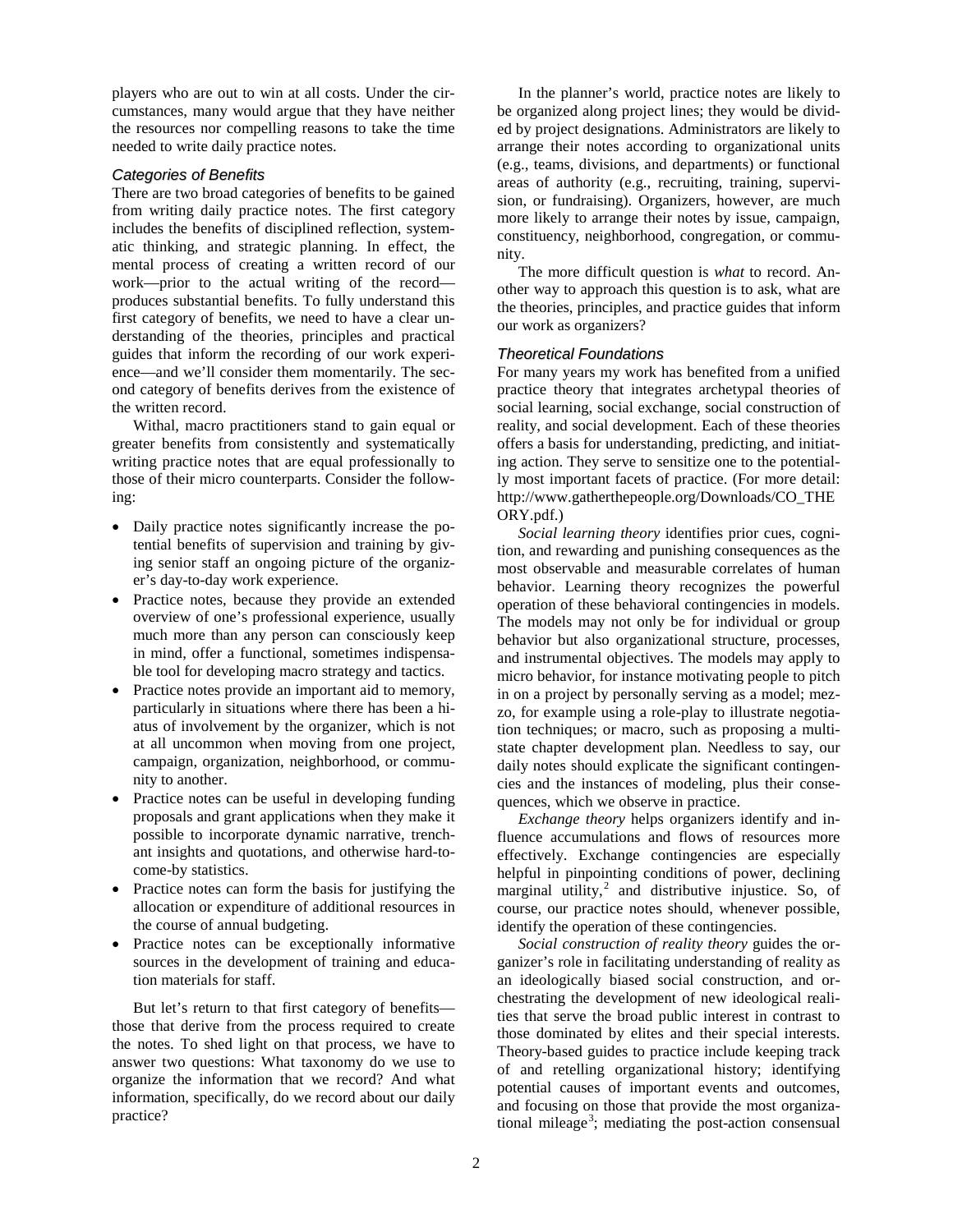validation of ideological meanings that are critical to organizational movement and progress; and, when necessary, shattering the consensual validations of organizational opponents.[4](#page-8-3) These guides obviously have an important sensitizing function in thinking about what to record in practice notes.

*Social development theory* implicitly recognizes that the development of social infrastructure is biased according to whether its sponsorship is from the top down or the bottom up, with contrasting ideological characteristics as shown below when the two forms are cast as ideal types.

| <b>Bottom-Up</b>                         | <b>Top-Down</b>                        |
|------------------------------------------|----------------------------------------|
| <b>SOCIAL CONTRACT</b>                   | <b>DIVINE RIGHT</b>                    |
| Governments are formed and               | Certain individuals and classes        |
| exist by consent of the governed.        | rule because of special qualities.     |
| <b>COMMUNITY</b>                         | <b>MASS ORGANIZATION</b>               |
| Face-to-face relations are best for      | Hierarchical organization is           |
| preventing and treating patholo-         | necessary and best to manage           |
| gies of modern social life.              | complex industrial societies.          |
| <b>POLITICS</b>                          | <b>TECHNOLOGY</b>                      |
| Solutions to problems of social          | Technical expertise is the best        |
| life are mainly political.               | way to alleviate social problems.      |
| <b>DIRECT ACTION</b>                     | <b>SOCIAL CONTROL</b>                  |
| The public good requires large           | Citizen participation must be          |
| numbers of citizens to act direct-       | "guided" to ensure continued           |
| ly in self-governance.                   | (private) capital accumulation.        |
| SELF-HELP                                | <b>SERVICE</b>                         |
| Local initiative and cooperation         | Mass organizations must provide        |
| best satisfy programmatic needs.         | programs and services under            |
|                                          | professional management.               |
| <b>DEMAND</b>                            | <b>NEED</b>                            |
| Public resources should be allo-         | Public resources are best distrib-     |
| cated according to citizen de-           | uted by expert definitions of          |
| mand.                                    | need.                                  |
| <b>REDISTRIBUTION</b>                    | <b>DISTRIBUTION</b>                    |
| Resources should be <i>redistribut</i> - | Resources should be <i>distributed</i> |
| ed to permanently alter relations        | to relieve extreme human suffer-       |
| of power.                                | ing and to buffer citizen discon-      |
|                                          | tent.                                  |
| <b>DEMOCRATIZATION OF</b>                | <b>EXTERNALIZATION OF</b>              |
| <b>SURPLUS</b>                           | <b>COSTS</b>                           |
| Surplus accumulation from labor          | Public expenditures should             |
| productivity should benefit the          | continue to subsidize private          |
| general public.                          | wealth by assuming externalized        |
|                                          | costs.                                 |

The theory highlights the overt functions of infrastructure—political, economic, planning, service, and religious; and it brings into awareness the covert functions, which are *socio-maintenance* by social construction of reality and socialization, and *socio-therapy* through social bonding and flourishing of personality via engagement in social action.

The theory prescribes that organizing forego revolutionary and electoral strategies, using the latter only tactically, in favor of bottom-up creation of social infrastructure. Bottom-up-sponsored organizing is favored as a means to politically and economically empower the general citizenry.

Social development theory also favors removing planning and service delivery from the domination of top-down public and private bureaucratic interests that oppose more equitable distribution of income, goods, and services, and redistribution of basic political and economic resources, their costs and benefits.

These and other theoretical propositions serve to sensitize the organizer to critical aspects of practice and what to record.

#### *Documentation Principles*

Macro practice notes may identify experts, decisionmakers, and power players; include commentary on key contacts—what happened, why it's important, and implications for follow-up; and highlight reflections strengths and weaknesses, professional and personal impacts, tactical and strategic implications, focus and priority of planning, training needs, progress against quarterly objectives, and long-term evaluations.

Practice notes become a more powerful learning and teaching tool when they are not only "snapshots" of momentary events but "movies" of ongoing development and change. So we may use them to identify themes and commonalities that are revealed in multiple contacts; they may indicate the status of relationships and their progress or lack of it in specified timeframes; they may describe social constructions of reality and learning and exchange contingencies that are developing among players; and, when possible, they may document growth of individual and organizational willingness to take risks or otherwise make investments over time.

Major initiatives may be recorded in detail, with accompanying commentary on what worked and how, what didn't work and why, and positive and negative outcomes. In general, observations, analysis, commentary, and conclusions are communicated more effectively when recorded with contextual information.

#### EXAMPLES FROM PRACTICE

The following examples of macro practice notes certainly do not represent the ideal form of their genre. They are offered here as illustrations because their content is thought to merit documentation. It should also be noted that they are based entirely on my work as a community and congregational organizer, exclusive of any planning and administrative experience. And since these examples are only illustrations of organizing experience, not a historical record, individual and organizational names have been altered.

#### *Leadership Development*

Some macro practitioners believe that mentoring leaders is the sine qua non of community organizing and development. Many organizers regard it as both the essential method of the work and its process objective. This viewpoint is reflected in the guideline, "Whatever the problem, whatever the solution, *do leadership development!*"

The following paragraphs present examples of documenting the development of leadership qualities in community organizing settings. First, there is a brief description of two emerging leaders; then a description of an established clergy-leader follows; and the last example documents instances when individuals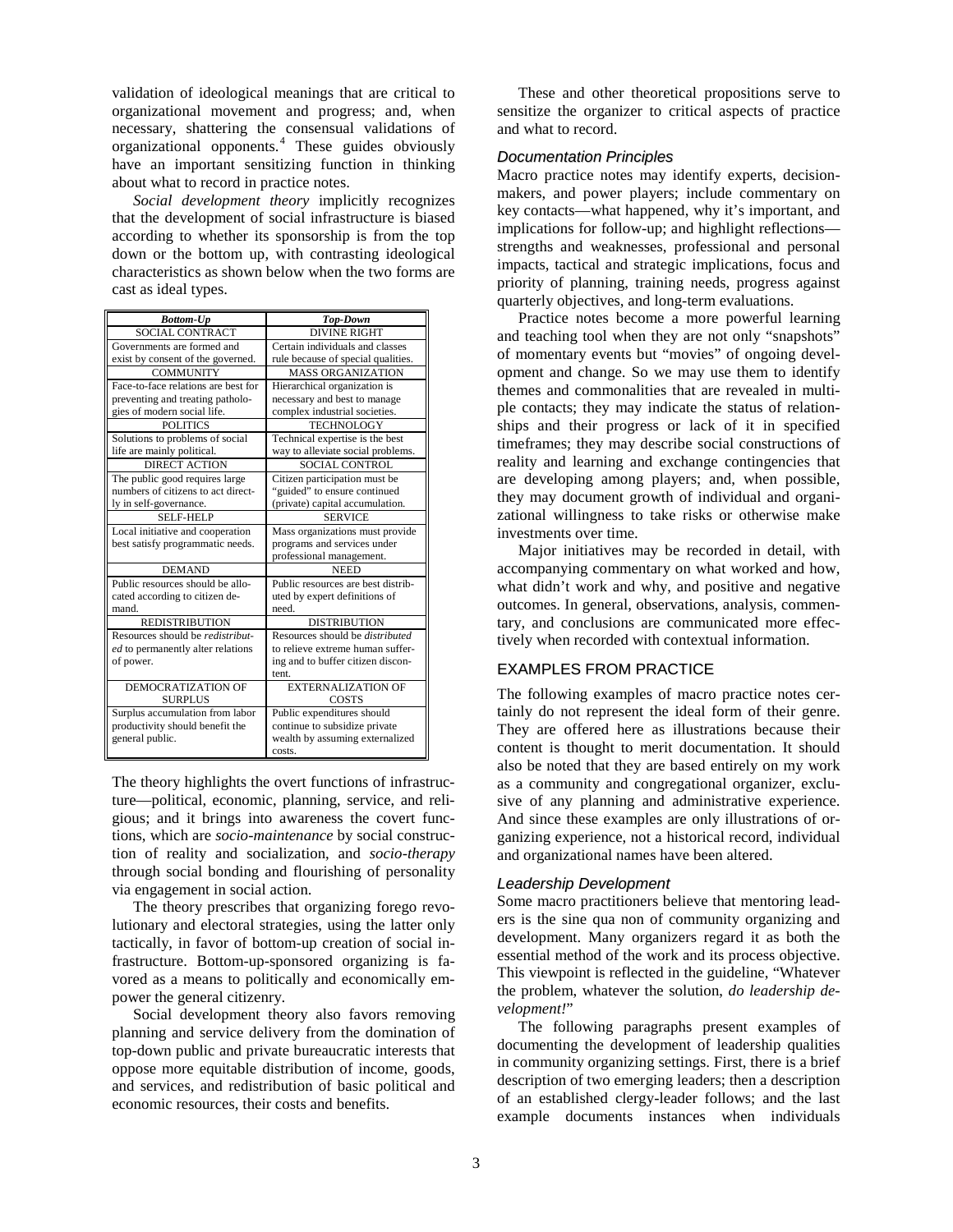demonstrated leadership potential that was unexpected by staff.

Tom was disruptive again, but this time he was a foil for the rest of the [leadership] group. In particular, Gloria and Roberta showed wit and style in dealing with him.

When he started talking about working simultaneously on all of the issues related to drugs, such as gangs, graffiti, and truancy, Gloria responded that it would be better as a new organization to take on one issue and win it before going on to the next.

When he left the room for a half-hour and then came back, disrupting the meeting to ask what had happened while he was gone, Roberta told him that he'd have to stay in the meeting to find out those things or ask someone after the meeting was over.

Both impressed me as having real leadership potential.

Good 1:1 this week with Fr. Jim Julian of St. Agnes, a real start on exploring his leadership approach—or lack of it.

He has a broad blind spot on strategic thinking in the areas of staff and leadership development. Although in a general way he's able to acknowledge that he has no overall strategy for staff development and building teams, he tends to have a hard time recognizing and owning the practical implications of that deficiency. For instance, he's heavily triangulated between staff and leaders, but "can't identify" when the issue is raised—yet in the course of our meeting he had to excuse himself twice to manage very minor details of the parish operation.

For all intents and purposes he's written off three of his staff: Fr. Jose who "has worked out his own world," and Maria and Sr. Carmen, both of whom he regards as incompetent and incapable of growth and development.

The biggest surprise for me was Nick. He covered the details thoroughly, and then he added his own opinions with real feeling—about the importance and effectiveness of the group. Undoubtedly he's been in the background because he's monolingual Spanish-speaking, but we should challenge him to get up front.

Alfred expressed his own style and wandered a bit, but overall I thought he was unusually effective. The high points: We need to act to deal with problems in our own community. We need leaders, people who have the right qualities, not perfect skills. Leaders are "learned," not born. You can do it—if you wait for others you'll get nothing.

He asked if drugs are a problem for people, acknowledging affirmative answers but not really encouraging discussion (although, to be fair, I suggested in our prep that discussion be kept brief). He asked, "Can we develop leaders through working on the drug problem?" Nick answered with feeling, "yes—we need to organize and educate ourselves to live in this country."

One of Alfred's best comments was that "we have to honor our faith . . . and act." He concluded by asking rhetorically if people are willing to go see public officials, do research, etc.

It's always valuable to document the development of leaders over time, to record chronologically the leadership qualities they demonstrate. Consider the emerging qualities of newly identified leaders at a major action:

sented positive challenges—Rick asked people to link their faith to action, Rosa asked them to confront power, and Al asked them to commit themselves to the practical work yet to be done.

Overall, they're looking and sounding much more like leaders.

The ability of leaders to evaluate their own growth and performance is a key benchmark of leadership development. Recording such progress serves as a reminder to professional staff that they should encourage the modeling of such behavior as a teaching tool for other leaders.

Pastor Bob is having less difficulty talking about his leadership style, although I'm not clear why. He focused explicitly on what he does that doesn't work, which is to concentrate his efforts in making contact with the congregation's members through his pulpit preaching. He does, of course, also make contact through participation in committees, meetings, and classes, but apparently with little capacity to use those opportunities for building relationships.

He acknowledged it's not enough "to let people know what I think is important and then delegate it to them." He's beginning to let go of the idea that leadership is something that people mostly either have or not, and that its hallmark is the ability to administer the institution. His practice has been to chair the nominating committee for all officers and "always [be] on the lookout for good leaders," that is, "folks who can run things, who are bright, can reason, make good choices, and do a job."

He acknowledges that he hasn't been mentoring people, that he doesn't know them well enough to do that he's beginning to recognize the relationship deficits—and that the long-range planning committee is thinking about supporting some kind of leadership training.

#### *Training & Education*

Professional practice invariably engages its practitioners in a wide variety of education and training experiences. Unfortunately, much valuable material is lost for all practical purposes when organizers fail to adopt a systematic approach to recording, labeling, and filing such material.

The continued improvement of Dragon Naturally Speaking (DNS), the most advanced consumer-grade dictation software, particularly the accuracy and extensive features of the PC version, has dramatically lessened the demands of recording professional notes. It is no longer necessary to write or type notes; instead they may be dictated directly into a computer text file, with almost no corrections needed. The notes can be dictated on the fly using a hand-held recorder approved for use with DNS, readable later by desktop versions of the program that translate audio recording into editable text.

Practice notes recorded chronologically are an ideal location for keeping details of training initiatives. Since the notes are used on a daily basis, they're virtually never mislaid, and they're easily searchable as electronic files by name, date, subject, and key words. With notes on training and education experience so easily accessible, they're much more likely to be used by a project's second and third generations of organizers.

Some overall thoughts on the development of the upfront leaders: All three—Rick, Rosa, and Al—showed charismatic leadership qualities, although in very different ways.

They all projected competence and commitment. In different ways they all forcefully and convincingly pre-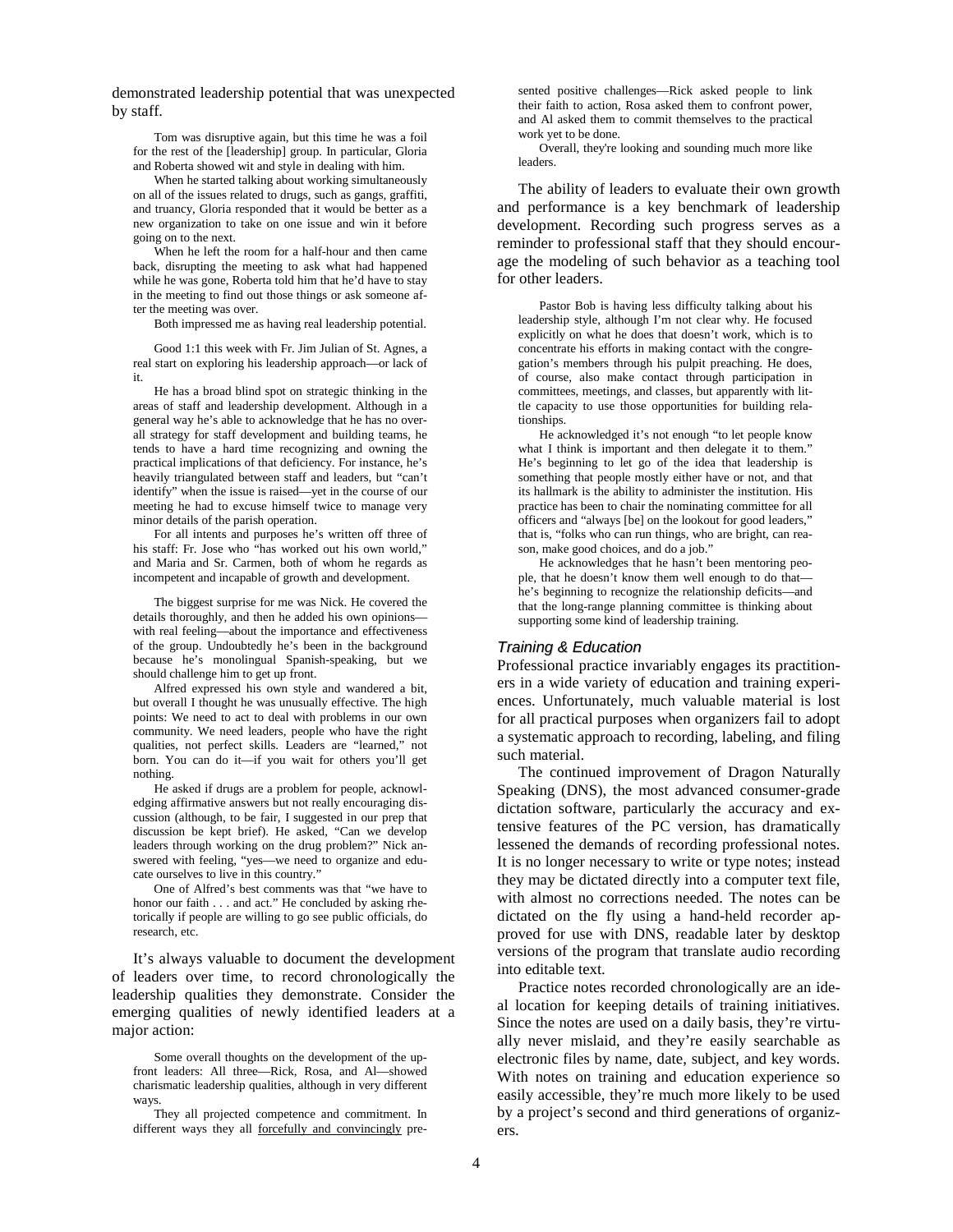A simple but useful practice tool gleaned from training is the questioning-recipe to prepare members for actions. For example, when preparing for an action with several hundred neighborhood-residents at a city council meeting, the following questions—developed during a training segment of a staff meeting—were raised and answered on how to handle particular circumstances that often occur in such situations—to wit:

- What do we do after one of our speakers addresses the council? We applaud!
- What do we do if the mayor says that applause is not permitted? We stop.
- But then what do we do if another one of our people speaks? We applaud!
- What do we do if another speaker insults us or says something bigoted? Nothing!
- What do we do if something happens we don't like or a member of the council opposes us? We groan!
- What do we do if a reporter approaches us and begins asking questions? We direct the reporter to a leader or designated spokesperson.

It shouldn't be necessary for every generation of upcoming organizers to reinvent such useful training materials.

#### *Multiculturalism & Human Diversity*

The commitment to multiculturalism has been an important development during the past two or three decades. Although there has been a great deal of attention devoted to multicultural micro practice, with many reports in the professional literature, the same is not true in the macro arena, especially in practice oriented to building political and economic power among the powerless in the Alinsky tradition.

Recording of multicultural and cross-cultural experience in power-oriented practice is essential to encourage the reflection and analysis needed to generate more effective approaches. The snippets of documentation that follow illustrate some of the political considerations, the practical problems of organizing in ethnic and cultural minority communities, problematic approaches to working with them by non-indigenous organizers, and inspiring possibilities of working within multicultural settings.

One-to-one with the project director: Talked with him briefly about his experience with the black Baptist churches in the city, which he candidly says has been mostly a bust. He does say, however, that a couple of projects [in other cities] have had some success.

I conclude that the key hurdles (which don't exist in all cases) to bring black Baptist churches into the project are to deal effectively with the following probable situations and circumstances: the pastor has already established political connections and relationships and enjoys effective power brokering for his people; the tradition and practice here is for the pastor to be a "maximum leader" and rarely delegate authority; the pastor will not move his congregation in the direction of social action without a scriptural basis; and there may well be among the leadership and with the pastor, attitudes that preclude them from affiliating with an outside, mostly white organization.

Talked with Sr. Joan regarding St. Anthony's, which has roughly equal proportions of Latinos, Vietnamese, and Anglos. The basic organizing difficulty is language, which is compounded by our general ignorance of Vietnamese culture. The break that they [i.e., the Vietnamese parishioners] got was in the form of a new deacon who's Vietnamese and supportive of the organizing. Nonetheless, without the support of the Vietnamese priest, the organizing simply will not move. As it is, in a recent accountability action that turned out 250, only 15 were Vietnamese.

At meetings of the parish organizing committee the number [of Vietnamese] is three or four. Large actions are trilingual, with short translated summaries. Regular meetings are not translated because both Latinos and Vietnamese who attend are bilingual. The community is divided by generations, both in respect to age and length of time in the country. More traditional leaders, including the priest, want to create a US version of Vietnam, keeping families entirely removed from American culture and institutions. If the Vietnamese priest were truly supportive, the Vietnamese turnouts at actions would increase significantly.

While family life is the center of Vietnamese culture, a significant proportion of parish Vietnamese families say 25 percent—are problem-ridden and typically do not share their problems, at least not with outsiders. Large numbers of young people, who came to the U.S. before their parents and who were taken in by other families, are effectively without parenting. Many have left their "foster" families and are involved in gang and drug activity.

The drug problem is potentially the most unifying issue to bring the church's different ethnic/cultural groups together. I think the key is the Vietnamese priest (not the Monsignor) who's our real challenge. We should also meet ASAP with the two new Vietnamese members of the parish council.

One question that comes to mind about this situation is how deeply we should rely on the acknowledged Vietnamese leaders to deal with their own community—and at the moment I'm inclined to say a great deal.

Phone one-to-one with Cecile: Told her that I had heard she was turned off by the first planning-group meeting and that I would like to have her honest feedback, whatever her decision about future participation.

She said that the process made her feel "patronized" and "railroaded." She also almost blurted out her anger that "two white men" were running everything, but she caught herself. When I pressed for details, she said that David was "really insulting and patronizing"—he did in fact dismiss her concerns—and she assumed that because he had been involved with the project from the beginning, I must have endorsed his behavior and statements. She made a point of the fact that we approached the group with a ready-made plan, which she obviously resented, and added, "the meeting wasn't grassroots."

She seemed most offended by the fact that at the first meeting we asked people to make commitments to bring members of specific racial and ethnic groups to the next meeting. When I reminded her that as we went around the room, many people—including her—had refused, and then the group had made it clear that they would only make general commitments, she contradicted me and said that her understanding was that everyone had to bring someone of a specific racial or ethnic group. It was clear that she felt used and that she was being asked to use other people. When she was telling about being patronized, she was actually yelling at me over the phone. She said her belief was that we had a hidden agenda.

I had an informal one-to-one on the front porch with Joyce [up and coming African-American action team leader] from the Sunshine Gardens neighborhood. She called to me as I was door-knocking on the other side of the street, saying she wanted to talk. When I walked over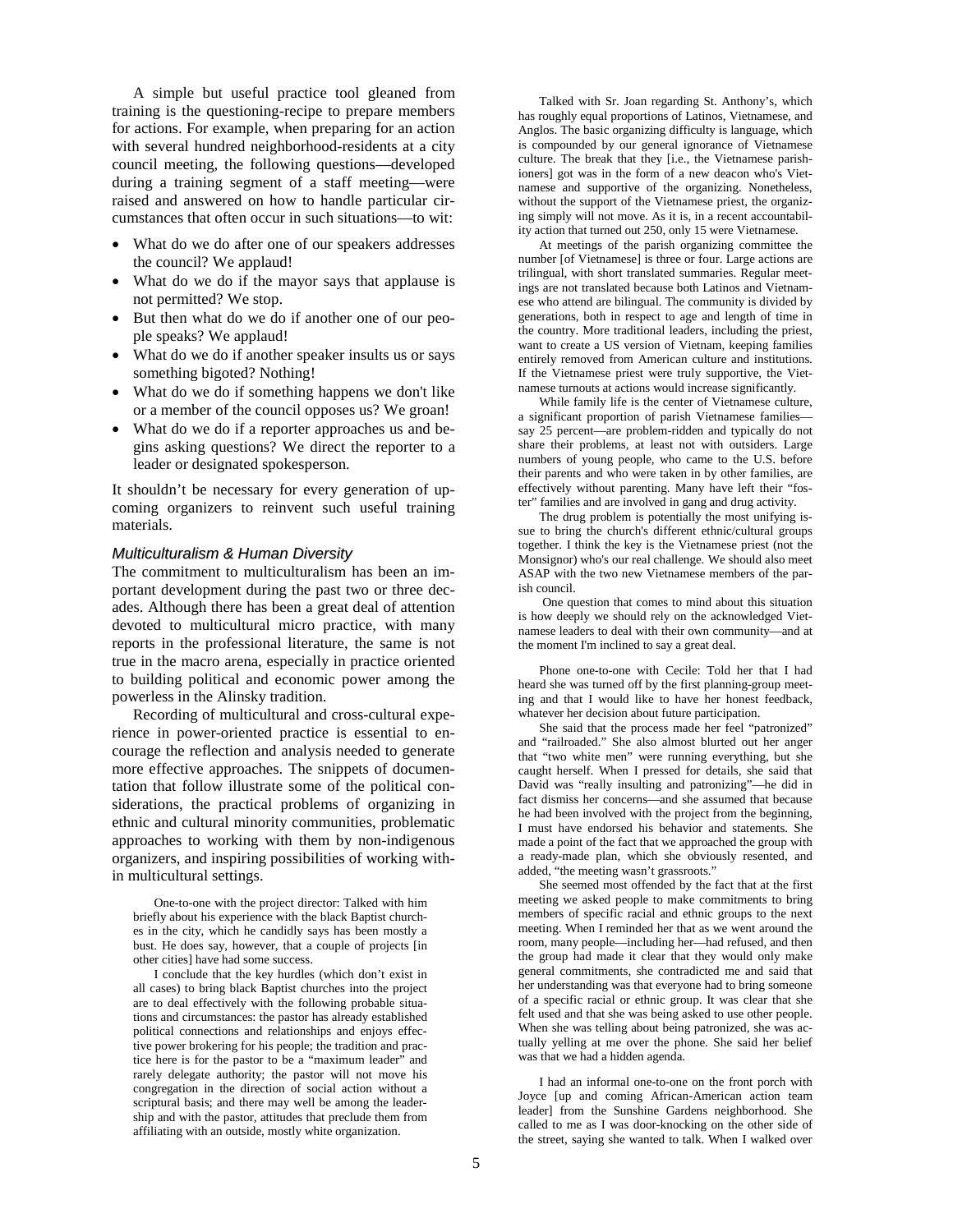and asked her, "What's up?" she started talking very excitedly about the recent founding meeting and the action in the park with the police patrol-division commander. She's very optimistic that we're going to get the gangs out of the park and take it back for families in the neighborhood.

Then she says to me, "You know, I'm sure that God sent you to our neighborhood to help us deal with all the horrible things that have been happening." To which I answered, "Of course, God sent me to help—but then God also sent Alice and Bob and Luisa, and all the other people who are working together to deal with the problems.<sup>"</sup>

Then, out of the blue, she says, "You know, I was talking with Betty the other day and she asked me, 'What do you think of that white organizer?' And I said, 'What white organizer?' And she yells back at me, 'Moshe!' And I said, 'He's not white!' And we got into a big argument. But I realized when I saw you across the street that you are white—I guess I didn't notice before."

#### *Populations & Problems*

While it's true that virtually all organizers understand the need to gather relevant demographic data at the outset of their work with a community, often the data available through conventional sources (such as the census) are only the first step. They must be supplemented with data from local law enforcement agencies, school districts, hospitals and health departments, and a variety of private agencies and organizations.

In the case of congregational and union organizing—commonly called "institutional" organizing—it's essential that the organizer understand the demographic makeup of the institution. The following information, for example, was gathered from the secretary of a large Catholic parish.

Our church is very complex racially and ethnically, with about 45 percent white, 35 percent Vietnamese, and 20 percent Latino. The total number of parishioners is estimated at 5,500. The groups are isolated and there's a good deal of fear, mistrust, and white flight. The Vietnamese proportion is expanding very fast, with estimates that at least half are bilingual. Probably less than 30 percent of the parish resides in the city.

As with demographic data, social problems can be identified through a variety of sources, many of which make statistical reports available to the public. Such studies, while invaluable, often lack anecdotal information.

The value of using grassroots sources to identify and verify social problems is that often they are directly connected to individuals who have personally suffered from the problems and who may be motivated to actively work for change and to give compelling testimony in public actions.

The following paragraph documents the social problems reported to me by the staff of one church with which I was working.

Concerns mentioned by staff were as follows: Dolores—families with two working parents, latchkey kids, families doubled-up and tripled-up in apartments, juvenile delinquency, and real estate rip-offs; Jerry teenage pregnancy, lack of church resources to offer counseling, drug use, and overwhelming issues related to housing, jobs, and parenting; Ina—economic problems of newly-arrived families, drugs, and gangs forming in 4th and 5th grades; Mary—problems of the elderly, young girls

with babies on welfare, school children with low esteem, Hispanics being "scammed"; Cortez—difficult for newlyarrived to get decent paying work, citizenship a problem, and involvement with drugs and crime, resulting in family disintegration.

#### *Strategy & Planning*

Most organizers operating in the arena of organizational and institutional power understand that "planning is everything but plans are nothing," or to paraphrase one army general, no plan survives contact with the opposition.<sup>[5](#page-8-4)</sup> Organizers recognize the absolute necessity of strategic thinking and planning, but they also know that planning is continuous and plans must be reshaped constantly to accommodate changing conditions.

That being the case, documenting the various stages of strategic thinking is essential if we want to evaluate campaigns and the achievement of medium- to long-term objectives and goals.

In the leadership working-committee I laid out an analysis of the situation—to wit: Smith [parks & rec department deputy director] probably wants the community center, but at no cost to himself [i.e., not out of his budget, etc.]; and he wants to make sure that if the Consortium [which includes both city officials and community members] makes a recommendation his bosses don't like, he's in a position [via the outside consultants employed by the city] to pull the plug on the recommendations of our organization's planning consultant. The critical unknown in the situation is whether the mayor and/or the [city] council have decided to torpedo any recommendation for a center, or, on the other hand, whether they're open to the idea under certain circumstances. The critical question for the working-committee is what to do if Smith refuses to back off from a position of demanding that the city's consultants supervise (and undermine) our consultant's plan.

I suggested to our people that they should look at this session as essentially a negotiation. Thus we have to ask ourselves, what's our bottom line? What do we gain by staying and what do we gain by walking if Smith refuses to budge? All indications are that, when push comes to shove, the council will try to torpedo any recommendation for a center in the neighborhood. Whether we have to deal with the problem when our study is completed and the other consultants reject it, or shortly thereafter when the council does, won't make much difference. But if we walk now, escalating the battle, we create a situation where they can say we refused to participate—and we're in no condition to start the campaign right now.

The strategy I proposed is that we fight for process rather than particulars. I suggested the following tactics for the meeting: If Smith comes in wanting to go over his concerns about the Consortium proposal, we respond positively and get into that with him. If he comes in asking where we want to start, we suggest that the group go over his concerns about the proposal. If he comes in pushing to have the city's consultants involved, we push to first review his concerns about the proposal, then discuss the question of another consultant.

The negotiating principle here is that the easy stuff should always be taken first. If he raises the concern that the study will take too long or cost too much, we respond by saying that our consultant should be called back, asked to explain her proposed costs, and then the committee should meet again and decide what to do. When we get to the issue of other consultants, our basic line is to cry foul—repeatedly making the point that it's a breach of faith, not to mention unnecessary. If he insists, we don't walk but make it clear that we're very unhappy. I also sug-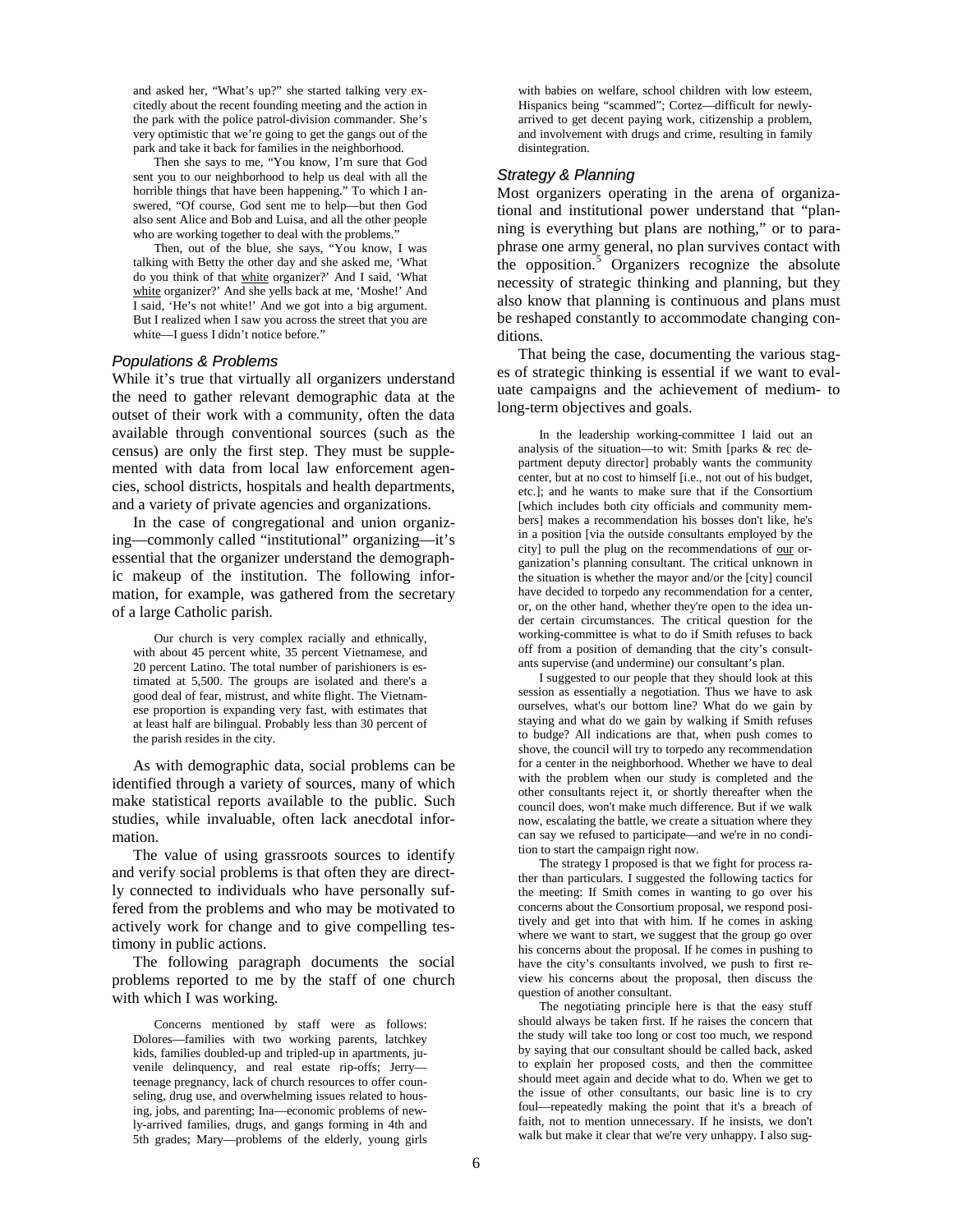gested that once our leaders have made their points on the question, they should stop talking—period, letting him face a silent room for as long as possible. My sense is that we can overwhelm them with process in which we make them live up to their own rules.

I suggested to Dorothy [a neighborhood leader very angry at Smith]—she seemed to get it—that in war the two sides are trying to kill each other, literally. But all wars have to end, usually by negotiation, and when they do it's necessary to temporarily put one's feelings "in a back pocket" during the negotiations. I also explained to her that for a negotiation to be successful, both sides have to "win"—except when there's an unconditional surrender, which isn't going to happen here.

#### *Research & Accountability Actions*

Research actions targeting experts and decisionmakers are often the first opportunity that many citizens have to encounter elected and appointed officials face-to-face regarding "the public's business." In research with *experts*, the purpose of the action is mainly to gather information. Research targeting *decisionmakers*, however, goes beyond gathering information to take the measure of the official, possibly determining how he or she will decide and vote on a particular issue, and to communicate the organization's credential, purpose, position on an issue, and potential power.

Research actions are typically conducted by relatively small groups of six to ten members. On occasion, however, 50 or more members may participate if the official is known to be particularly intransigent or arrogant.

The importance of fully documenting findings from research actions should not be underestimated. Such findings are made available to all members of the community or organization and, in turn, form the basis for choosing issues, devising strategy, and planning campaigns and tactics.

The research action with the mayor was a mixed bag. Turnout was good, with representatives from the active city churches. Generally I think our people got stronger as the meeting went on, i.e., asked more questions and pressed harder on them—particularly Ray, Roger, and Andrea—but often their questions were not on point. They also failed to convey that our interest is countywide.

The mayor came in like gang-busters—loud voice, projecting presence, etc.—trailed by two plainclothes cops: Lt. Sanders, the area commander for the north side, and Detective Hale, head of special investigations (including narcotics). Angel, extremely nervous, not only butchered our credential but also projected a very weak image of our organization's leadership. Clearly he didn't understand what we represent, at one point saying that, "it's always a problem getting our people to these meetings." (Aarrrggg!)

The first 20 minutes of the meeting were largely wasted, with the mayor going into long condescending explanations of the conditions in the city that complicate solutions, and our people sitting quietly passive, failing entirely to make clear that our interest was in his views on the drug problem. After a time, however, our people began to ask questions about the problem and how the mayor might respond to any initiatives we take with the council.

He was heavily focused on "limited resources." He also alluded to the development-oriented rationale that for every \$2 in city services received by residential households, that household only pays \$1 in taxes—and of course that the difference has to be made up by attracting business and commercial development. Early in his comments he stated that his first priority was "to ease fears for safety" in the community; but later he noted that, "for us, the number one problem is drugs." Obviously he had begun to feel the pressure that a couple of dozen congregations and parishes could put on him.

When the mayor was pressed on using nuisance abatement laws, he finally said that he'd be willing and interested to look at what other cities are doing if there are successful models. He's sensitive to the problems associated with real estate agents selling to absentee landlords, which feeds the problem of chronic over-occupancy. He rejected the idea of shared jail space, pointing out that very few cells are potentially involved.

When pressed on his own ideas, he declared, "I'm not so creative that I've come up with a plan." But minutes later he confided, "I'm proposing a three year plan." This apparently is to involve working with the police department and city manager on a "fugitive unit," in cooperation with larger cities that have many undocumented people. He added that his plan would involve a three-year police department program aimed at gangs and drugs, primarily by recruiting local kids into the department.

The mayor declared, "I want rehab centers throughout the county, but the [County] Supervisors are an obstacle because they don't want them in unincorporated areas and none of the cities are willing to have them." He didn't seem to know the difference between detoxification and residential treatment. He was clear that the city relies on the county to provide treatment resources, and was receptive to working with a group that would press for state legislation to bring in new monies for treatment and prevention.

One of the most useful pieces of information we got regarding the mayor is that he apparently has little or no working relationship with the development-oriented majority on the council. When asked whom we should be talking with, he responded twice by mentioning council members who have consistently opposed development.

It's especially productive to document what research actions reveal about the contradictions between official rhetoric and the results of our own action research.

| <b>Official Rhetoric</b>      | <b>Action Research Findings</b>  |
|-------------------------------|----------------------------------|
| Everything possible is        | Options are rejected out of      |
| being done.                   | hand.                            |
| There is no money for new     | This is no money for <i>this</i> |
| programs.                     | new program.                     |
| It's a priority for us and we | No resources are to be.          |
| support you.                  | allocated.                       |
| This is <i>your</i> problem.  | Officials claim to be public     |
|                               | interest experts.                |
| This is a victimless crime.   | Our children and we are          |
|                               | the victims.                     |
| We're getting an 80%          | And releasing them all as        |
| conviction rate.              | misdemeanants.                   |
| We want community input.      | There's no real interest in      |
|                               | partnership.                     |

The following example is typical in the particulars of those contradictions.

When the organization has achieved a "win," we want to document not only the instrumental achievement, such as a commitment to fund new low-income housing units or a new battered women's shelter, but also the "builds"—that is, the process gains, such as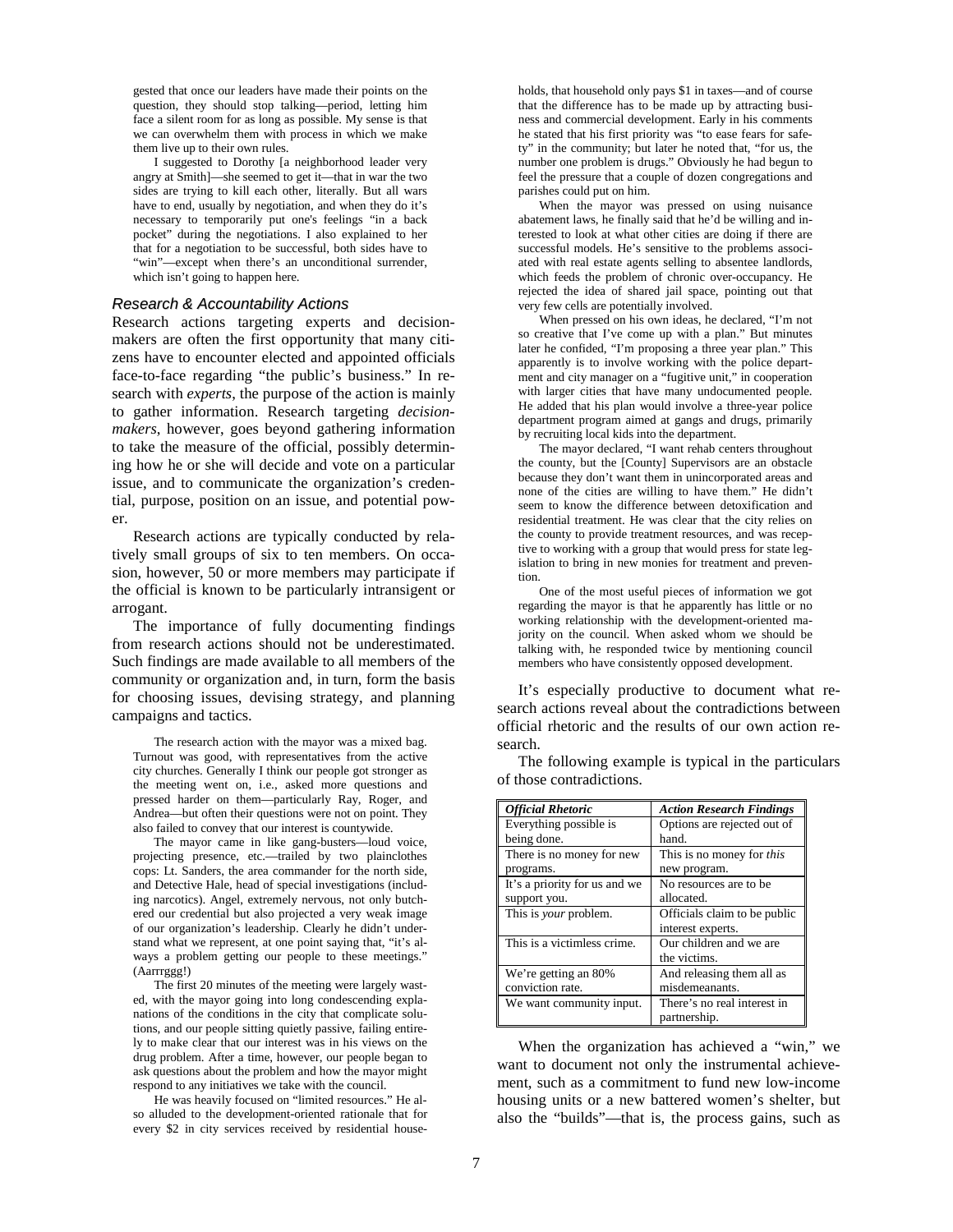leadership development, improved turnout numbers, more disciplined mobilizations, etc.

The following brief notes document not only the winning of increased foot patrols in a neighborhood park, but an acknowledged change in relations of power between the neighborhood organization and the police department leadership.

We now have established a relationship with the top leadership of the department—we're becoming a player in their decision-making about policing in the neighborhood—so we can continue to press them as particular problems arise.

At present they will not make commitments to permanent personnel assignments. But they will now have six Area C uniformed officers regularly assigned to patrol the park, and they'll remain assigned as long as there is "citizen demand" for them.

Even with thorough and thoughtful strategizing and planning, crisis situations inevitably arise. The unexpected occurs and we're caught unprepared. While we can only do our best in such situations, drawing on all the resources we have at hand, we can document them and also document our post-action analysis of how they may be better handled in the future.

In this way, over time, we build a database of responses to the most common kinds of unforeseen situations that have damaging or destructive potential.

The practice notes that follow reflect a staffmeeting discussion following an action in which a local elected official tried to take over the meeting and the organization's leaders were intimidated and failed to maintain their control.

There is an ongoing issue in organizing of when an organizer should intervene in a meeting or action to directly change the agenda, the performance of a leader, or the organizer's own planned part or performance.

Two key principles need to be respected: (1) it's essential to act on [mental] flashes we have about what's happening, i.e., subtle indications that things are going seriously wrong; and (2) it's essential to keep in communication with other staff at the meeting to compare observations and reactions.

In a major meeting or action, however, we should never jerk members or the agenda around, except to avoid a catastrophe, which doesn't preclude speaking up to add ideas or make suggestions when necessary or useful and not undermining leaders.

One's own role as an organizer, however, should be changed or dropped in consultation with other staff, to deal with changing conditions or fast-breaking problems.

#### *Ongoing Practice Challenges*

Training and workshop sessions are regularly scheduled in virtually all organizations that adhere to professional standards. In the best of all possible worlds, every trainer figuratively stands on the shoulders of the organization's previous trainers, learning from their presentations, both their successes and mistakes.

Documenting evaluations of training sessions is especially important when writing practice notes. It increases the probability that the organization's training capacity will show constant, long-term gains.

The leadership training was a mixed bag. Generally turnout was good to excellent, with reps from virtually all of the city units. The downside on turnout was that roughly half of the leaders present are not in the top-line leadership group.

Strengths of the workshop included review and reinforcement of the functions of research actions, providing a conceptual overview of campaigns, and legitimization of uncertainty as a key characteristic of organizing in particular and campaigns in general.

Weaknesses included: very inefficient use of the first hour—many more serious questions should have been teased out before proceeding; failure to exploit an excellent opportunity for expression of uncertainty, doubt, and fear; shallow Socratic challenges, eliciting one-line answers rather than offering opportunities for sinking intellectual and emotional teeth into hard questions; little or no tolerance for constructive silence; and far too little substantive grappling (by leaders) with tasks, logistics, and labor division required in major mobilizations for upcoming actions.

Good first workshop at St. Boniface. Turnout was 45, balanced between English- and Spanish-speaking, with a number of monolinguals present and participating.

Energy and participation were generally okay, but I wasn't entirely satisfied. I would've liked to hear more details from a wider spectrum of people in the room.

Fr. Alfredo did a good job chairing. While the blessing/reflection went on a bit too long, he had everyone sing Amazing Grace at the start and end of the meeting, which had a good effect. He was an excellent balance between efficiency and the serious purpose of the meeting and having a good time with jokes and laughter.

Also gratifying was that several key parish leaders who had not been willing to meet with me for a one-to-one were present and they seemingly bought in.

The most problematic part of the meeting for me was the time doing introductions, but I think it paid off, as it has elsewhere, and we finished on time nonetheless, even though we started eight minutes late. It did seriously cut short David's time—he had to stay within the 10 minutes allowed on the agenda!

The weakest aspect of the meeting was the meeting room—too small, too warm, and located next to the community center in which there was another meeting with loud music.

We had 24 at the post-meeting evaluation! Their key learnings were related to themes of unity, common problems, meeting new people, common goals, excitement about organizing, and good representation of the parish. Monolinguals were mostly positive about the translation. The message about building relationships got through. The attached sheet lists people who stood out as leaders. Critical reactions included: at future sessions we break into smaller groups, that we develop more detailed analyses of the problems that we identified, and that we use handouts.

#### *Pocket Guide*

When all is said and done, there are some simple, easily remembered "rules" we should keep in the form of a pocket guide, so we always have them as a reminder when we're writing practice notes.

There are many such guides, and this variation on the theme simply reflects my own belatedly discovered mistakes over the years.

- Identify people fully (i.e., full name, title, organization, email, phone number, etc.). $<sup>6</sup>$  $<sup>6</sup>$  $<sup>6</sup>$ </sup>
- Avoid labels and instead operationally define behavior and situations.